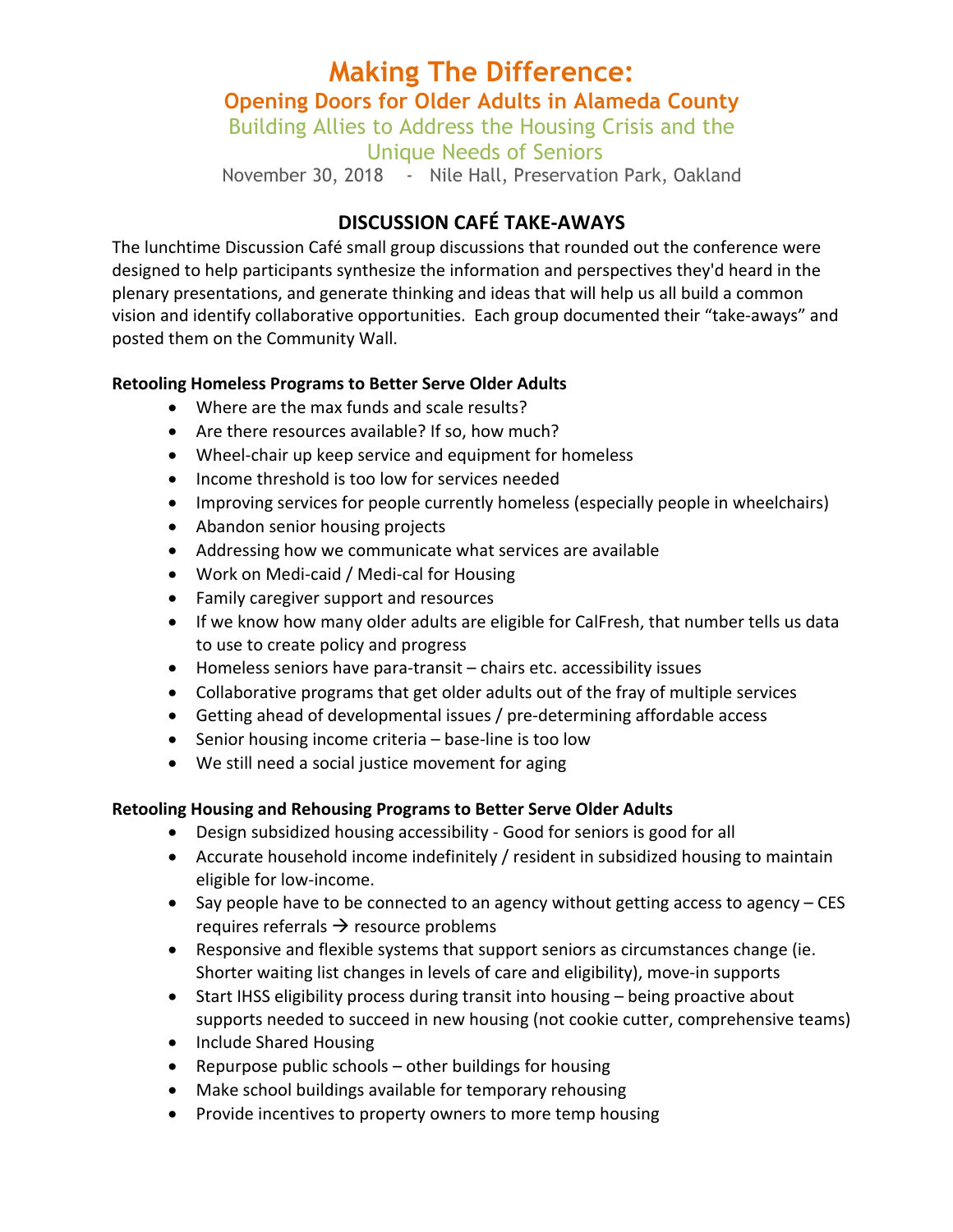# **Making The Difference: Opening Doors for Older Adults in Alameda County**

Building Allies to Address the Housing Crisis and the

Unique Needs of Seniors

November 30, 2018 - Nile Hall, Preservation Park, Oakland

#### **Retooling Senior Services to Address Housing and Homelessness**

- Older Adult
	- o included
	- o informed
	- o contribute
	- o heard
	- o supported
	- $\circ$  part of community
	- $\circ$  has purpose
- Prevention level is trusted relationships and connects to intervention
- Build on relationships the client has (family mapping)
- Two levels: prevention and intervention
- Leadership developed at prevention level
- Prevention level is place and affinity based
- Build on trusted relationships with consumer and provider
- All providers are connected and can share
- First responders connected with prevention
- Technology infrastructure (Covia's program, Dahlia portal)
- All providers are connected and can share
- Housing subsidies available (help people stay where they are)
- Support people where they are

### The Leadership Challenge: Breaking Down Silos of Homeless/Housing, Health and Senior **Services Agencies**

- 1. Bring more partners to the table
- 2. County agencies collaborate on reporting requirements and expected outcomes for agencies receiving money for same work funding from different sources
- 3. Trust
- 4. Core admin services
- 5. Shared data
- 6. Referrals from one organization to another based on client needs
- 7. Streamline and maximize resources
- 8. More convenings like this one
- 9. More info about other organization's offerings with clients
- 10. Long-term care management
- 11. Willingness to have tough conversations
- 12. Back any initiative that benefits older adults
- 13. Share contact information for who is here today
- 14. Support each other more
- 15. Support rapid response program